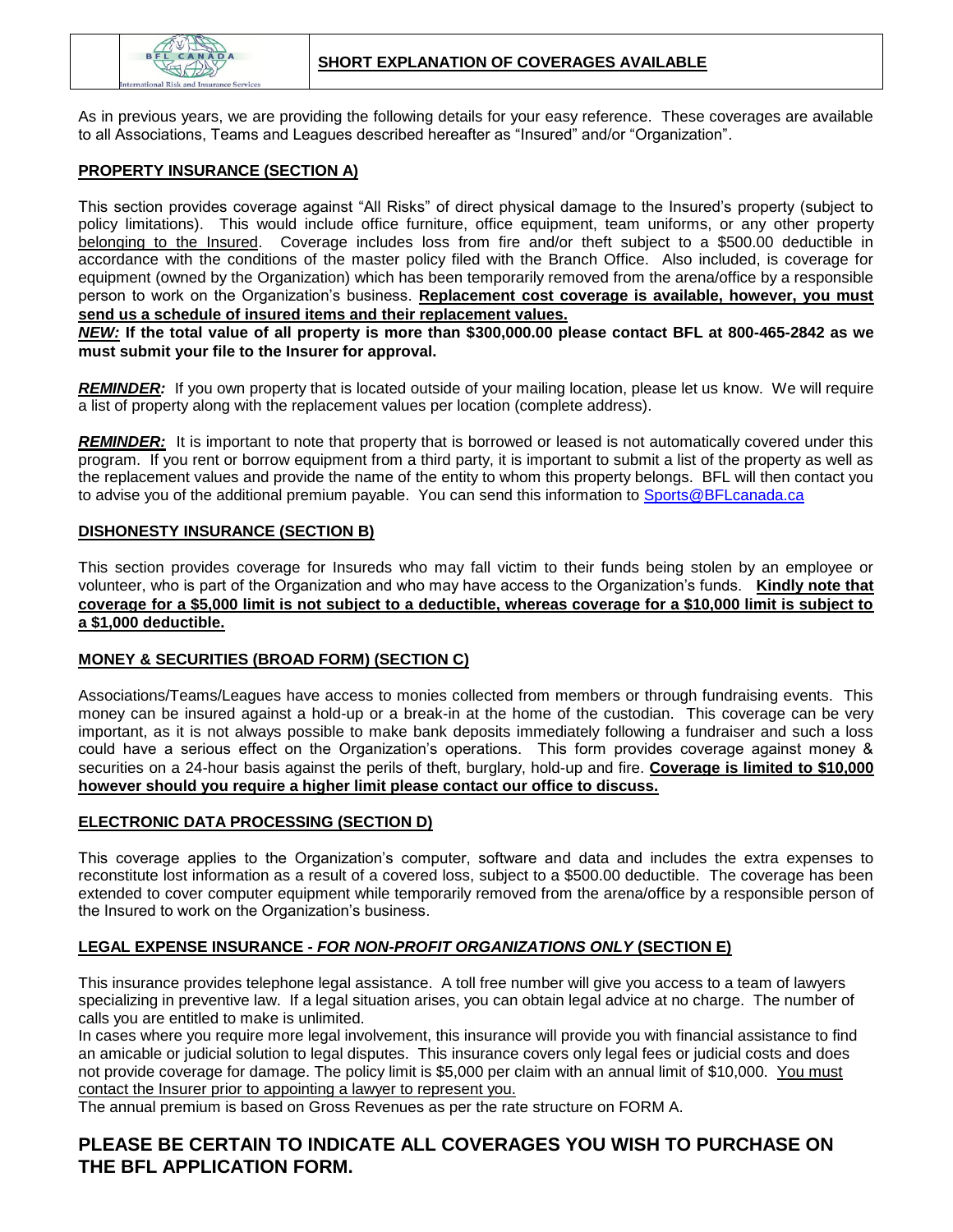

## BFL APPLICATION FORM/INVOICE HOCKEY CANADA – HOCKEY NEW BRUNSWICK

September 11, 2010 to September 11, 2011

| Association, Team or League Name:                                                    |                                                                                                                                                                                                                                     |                                                                                                 |         | Contact Person:                                |                                                                             |               | Assoc#:        |  |
|--------------------------------------------------------------------------------------|-------------------------------------------------------------------------------------------------------------------------------------------------------------------------------------------------------------------------------------|-------------------------------------------------------------------------------------------------|---------|------------------------------------------------|-----------------------------------------------------------------------------|---------------|----------------|--|
| Address of Entity (No., Street, P.O. Box, Suite)                                     |                                                                                                                                                                                                                                     |                                                                                                 | City    |                                                | Province                                                                    | Postal Code   |                |  |
| Telephone No. During the Day:                                                        |                                                                                                                                                                                                                                     |                                                                                                 | Fax No. |                                                | Email:                                                                      |               |                |  |
| Use a Separate sheet to list all Claims within the past 3 years (if any)<br>Attached |                                                                                                                                                                                                                                     |                                                                                                 |         |                                                |                                                                             | Yes           | N <sub>0</sub> |  |
|                                                                                      | <b>SECTION A - PROPERTY (EXCLUDING BUILDINGS)</b>                                                                                                                                                                                   |                                                                                                 |         |                                                |                                                                             |               |                |  |
| **PART                                                                               | \$                                                                                                                                                                                                                                  | Multiplied by                                                                                   |         | %                                              | $=$                                                                         | \$            |                |  |
|                                                                                      | (Replacement Cost)<br>Value of all Property<br>owned)                                                                                                                                                                               | If value is between:<br>\$0 - \$10,999 multiply X 2.25%<br>\$11,000 - \$20,999 multiply X 2.00% |         |                                                | \$21,000 - \$30,999 multiply X 1.75%<br>\$31,000 - or more multiply X 1.50% |               | Premium        |  |
|                                                                                      | * FOR REPLACEMENT COVERAGE YOU MUST ATTACH A SCHEDULE OF INSURED ITEMS                                                                                                                                                              |                                                                                                 |         |                                                |                                                                             |               |                |  |
|                                                                                      | <b>SECTION B - DISHONESTY OF VOLUNTEERS, HELPERS OR EMPLOYEES</b><br>Choose One<br>(a) $$100.00$ Flat Premium for a $$5,000$ Limit<br>(b) \$150.00 Flat Premium for a \$10,000 Limit*<br>* \$1,000 deductible on the \$10,000 limit |                                                                                                 |         |                                                | \$<br>Premium                                                               |               |                |  |
|                                                                                      | <b>SECTION C - LOSS OF MONEY AND SECURITIES - BROAD FORM</b>                                                                                                                                                                        |                                                                                                 |         |                                                |                                                                             |               |                |  |
|                                                                                      | at \$70.00 per \$1,000 of Insurance<br>Calculate:<br>Amount of Insurance<br>*Maximum limit of \$10,000 of insurance                                                                                                                 |                                                                                                 |         |                                                |                                                                             | \$            | Premium        |  |
|                                                                                      | SECTION D - ELECTRONIC DATA PROCESSING EQUIPMENT (EDP) computers<br>\$<br>S<br>- \$<br>$^{+}$<br>Calculate at \$2.75 per<br>\$100 of Insurance<br>Value of Software<br>Value of Hardware<br><b>Total Value:</b>                     |                                                                                                 |         |                                                |                                                                             | \$            | Premium        |  |
|                                                                                      |                                                                                                                                                                                                                                     |                                                                                                 |         | <b>TOTAL PART 1:</b>                           |                                                                             | \$            |                |  |
|                                                                                      |                                                                                                                                                                                                                                     |                                                                                                 |         | **Minimum premium of \$250.00                  |                                                                             |               | Premium        |  |
| $\boldsymbol{\mathsf{u}}$                                                            |                                                                                                                                                                                                                                     | <b>SECTION E: - LEGAL EXPENSE INSURANCE</b>                                                     |         |                                                |                                                                             |               |                |  |
| PART                                                                                 | Limit<br>\$5,000<br>(See Rate Structure – Form A)                                                                                                                                                                                   |                                                                                                 |         |                                                |                                                                             |               | Premium        |  |
|                                                                                      | To be returned:                                                                                                                                                                                                                     |                                                                                                 |         | <b>TOTAL PART 2:</b>                           |                                                                             | \$<br>Premium |                |  |
| 1.<br>2.                                                                             | <b>BFL</b> Application Form<br>Premium Payment ❖                                                                                                                                                                                    |                                                                                                 |         | <b>ADMINISTRATION FEE</b>                      |                                                                             | \$            | 30.00          |  |
|                                                                                      |                                                                                                                                                                                                                                     |                                                                                                 |         | <b>GRAND TOTAL:</b><br>Part $1 + Part 2 + Fee$ |                                                                             | \$            |                |  |

 *Premium must be made payable to: BFL CANADA Risk and Insurance Inc.; 2001 McGill College, Suite 2200, Montreal, Quebec, H3A 1G1*